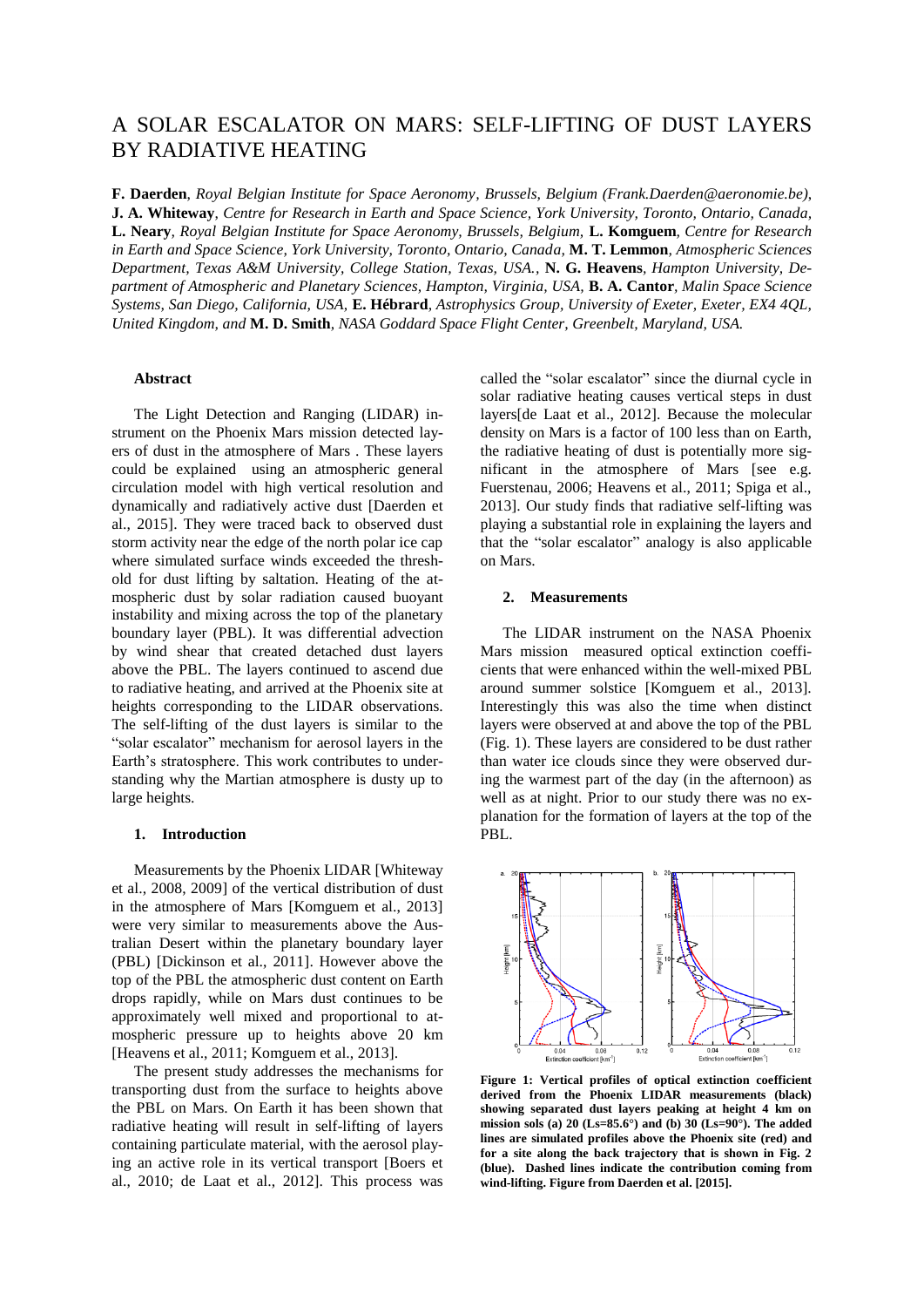# **3. The GEM-Mars GCM**

The GEM-Mars General Circulation Model for the atmosphere of Mars is based on the Canadian Global Environmental Multiscale (GEM) model for weather forecasting on Earth [Côté et al., 1998]. The model has undergone considerable improvements including an active dust cycle, carbon dioxide with surface exchange, a multi-layered thermal soil model including subsurface ice, turbulent transport in the atmospheric surface layer, convective transport inside the PBL, and a low level blocking scheme including gravity wave drag. Dust is represented in the model by a particle size distribution with 3 size bins and was lifted from the surface by saltation following the "KMH" method [Kahre et al., 2006]. A detailed roughness length map was applied [Hébrard et al., 2012]. D ust was also lifted in dust devils with a mass flux that is proportional to the surface turbulent heat flux and the height of the PBL [Renno et al., 1998]. Sedimentation of the dust particles was taken into account using the Stokes settling velocity with Cunningham slip-flow correction. To represent the active role of dust in the atmosphere, we did not apply a simple convective adjustment, but instead wherever heating of airborne dust by absorption of solar radiation created regions of convective instability, the temperature, momentum and constituents (including dust) were vertically mixed over the unstable model levels in order to regain stability.

For the present study the model was operated on a grid with a horizontal resolution of 4°×4° and with 102 hybrid vertical levels reaching from the surface to ~150 km. The vertical resolution was 35 m near the surface and increased gradually to  $\sim$ 1.2 km at height 10 km. At the latitude of the Phoenix landing site, the PBL was resolved with 17 vertical layers. The integration timestep was 1/48 of a sol (Martian day).

The model reproduced well the latitude distribution of dust as observed by the Thermal Emission Spectrometer (TES) instrument [Smith, 2004] on the NASA Mars Global Surveyor (MGS) at northern summer solstice [Daerden et al., 2015]. At high northern latitudes, the large optical depths measured by TES from orbit and by the Surface Stereo Imager (SSI) instrument on Phoenix [Tamppari et al., 2010] could only be reproduced by including wind gustiness and an increased efficiency factor for dust devils. This could be explained by the presence of a strong dust source such as the extended dune fields in the north polar region or the sublimation lag from the evaporating seasonal polar ice cap, or that the model's resolution may not be high enough for a detailed enough simulation of high friction velocities over ice-soil boundaries in the permanent polar cap.

# **4. Simulations**

The simulated vertical profile of the dust optical extinction coefficient was compared with measurements from the LIDAR instrument and with measurements from the Mars Climate Sounder (MCS) instrument on the Mars Reconnaissance Orbiter (MRO) mission [Kleinböhl et al., 2009; Heavens et al., 2011] and were found to be within the range of variability and measurement uncertainty in the observations [Daerden et al., 2015, supporting information]. The simulations were also in agreement with the variation in the total atmospheric optical depth as observed by the SSI instrument on the Phoenix lander over the period around summer solstice when the dust loading was a maximum [Daerden et al., 2015]. A peak in optical depth just after summer solstice in the simulation was due to transport of dust that was originally lifted by saltation at the edge of the polar ice cap and then transported to the Phoenix site. The timing of this local dust storm was linked to the retreat of the seasonal  $CO<sub>2</sub>$  ice cap to within the north polar sand sea, when the albedo contrast between the cap and surrounding soil was maximal, leading to sharp thermal gradients, and strong near-surface winds causing dust lifting by saltation. The area of dust lifting in the simulation also roughly coincided with a large dust cloud observed from orbit by the Mars Color Imager (MARCI) instrument [Cantor et al., 2010] on MRO (Fig. 2b).

The simulation produced detached dust layers at the latitude of Phoenix at heights corresponding to those in the LIDAR detections (Fig. 1). In order to explain these layers, the model wind fields were used to calculate a back trajectory from such a detached layer (Fig. 3a). The air parcel containing the dust layer could be traced back to a region of enhanced dust abundance originating from strong wind-lifting events (local storms) close to the polar cap.



**Figure 2:** (a) Map of simulated dust optical depth at  $L_s = 85^\circ$ . **The white line is a 20-sol back trajectory starting from a simulated detached dust layer over the Phoenix site at height 5 km. The markers on the back trajectory have a spacing of 1 sol. The location of the back trajectory at the time of the map is indicated by a black cross (+). (b) Mosaic image from MARCI images on June 20, 2008 (Ls=88)°, with a dust cloud visible at longitudes 30°-120°W. The simulated back trajectory from Phoenix is overlaid and passes through this observed dust cloud. Figure from Daerden et al. [2015].**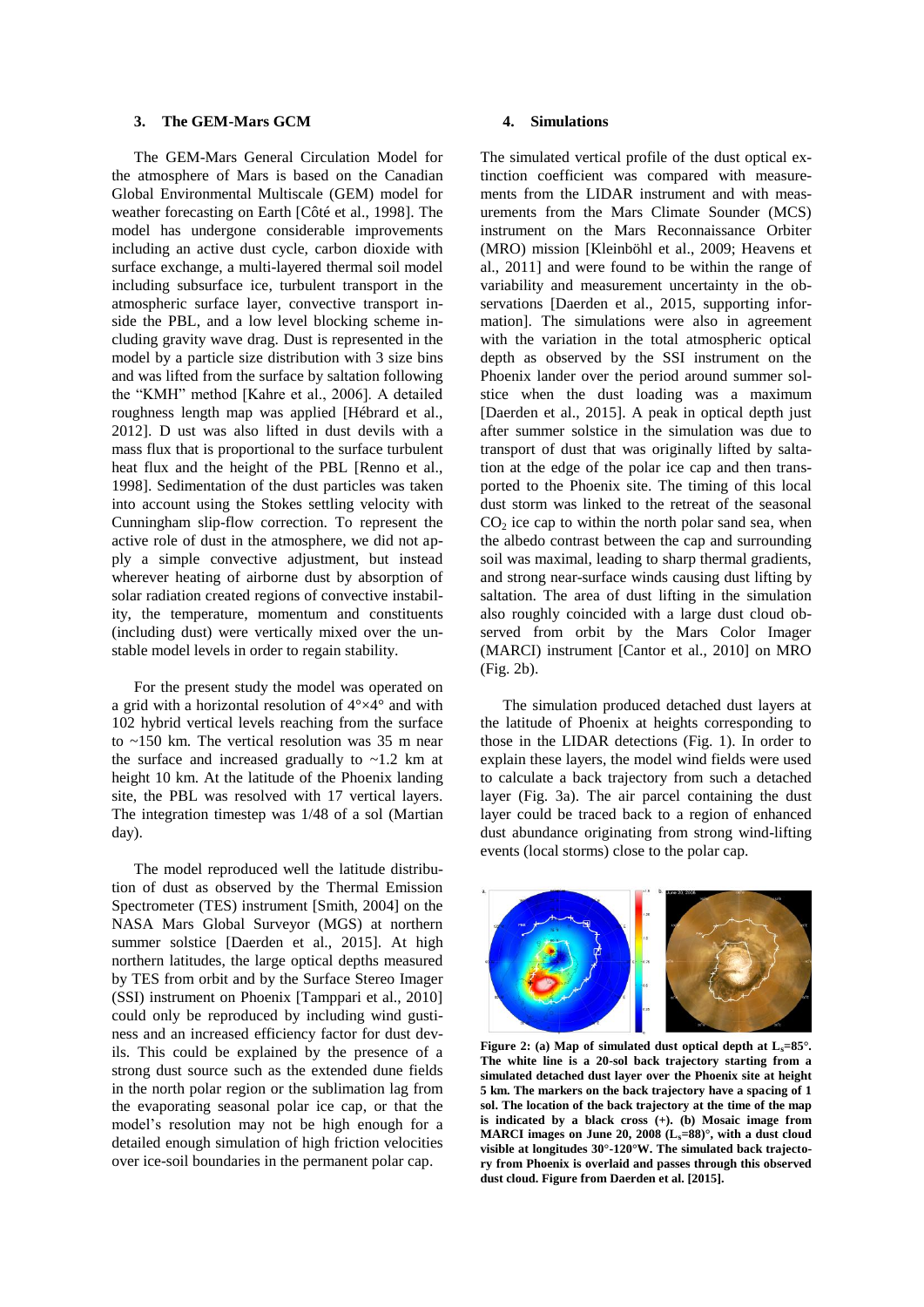The formation and transport of the layer can be further explained by plotting the contour of the vertical profile of dust optical extinction coefficient along the back trajectory (Fig. 3a). Moving forward in time (from the left side of Fig. 3a), the dust was first mixed above the PBL. Interestingly, at these high northern latitudes the PBL is shallow and any dust that is lifted would in principle mix only up to a few 100 meters by the surface layer turbulent mixing. But the atmospheric dust was heated by solar radiation and the temperature response of the atmosphere caused convective instability that triggered turbulent mixing in the model and transport of dust to heights above the PBL.

Consequently differential advection by wind shear produced a separated dust layer at height 2.7 km at  $L_s = 88.5^\circ$ . The trajectory continued to rise to height 5 km before it arrived above the Phoenix site at  $L_s = 91.8^\circ$  (right hand side of Fig. 3a).

The gradual lifting of the dust layer after  $L_s =$ 88.5° was caused by the radiative heating of the dust. The heating rate due to dust is plotted along the back trajectory in Fig. 3b. The ascent of the trajectory caused by heating due to solar radiation during daytime exceeded the descent caused by cooling due to IR radiation at night, leading to a step-like trajectory after  $L_s = 88.5^\circ$ ., i.e. the "solar escalator", similar to the process that was first identified on Earth for aerosol layers in the stratosphere of the Earth [de Laat et al., 2012].

The radiative heating resulted in a vertical displacement of the dust layer to an altitude where the increased potential temperature matched that of the environment. In the time period between when the layer became detached from the PBL and the time when the layer passed over the Phoenix site the integrated heating along the trajectory was 45 K in terms of potential temperature. This was slightly greater than the change in potential temperature in the background atmosphere between heights of 2.7 and 5 km, corresponding to the vertical displacement of the layer. (Fig. 3c). The difference was due to mixing.

The vertical profile of dust extinction coefficient from the simulation at  $L_s = 91.8^\circ$  is compared to the Phoenix LIDAR observations in Fig. 1 (red line). The model simulation results in a layer of enhanced dust at heights  $4 - 5$  km that corresponds to the observations. Going back along the back trajectory, the simulated extinction profiles shown in Fig. 1 from  $L_s$  $= 90^{\circ}$  and 89° (blue lines) have even closer similarity to the measured profiles, i.e. the model reproduces the LIDAR measurements within the same latitude range.



**Figure 3: (a) Contour plot of the vertical profile of the simulated dust extinction coefficient along the back trajectory of Fig. 2. The right hand edge corresponds to the Phoenix site. The full white line represents the height of the trajectory shown in Fig 2. The dashed white line represents the local height of the top of the simulated PBL. The vertical black dashed lines indicate the times of the extinction profiles plotted in blue in Fig. 1. (b) Simulated net (solar + IR) dust heating rate along the back trajectory, in K/sol (solar day). (c) The potential temperature of the parcel of air followed along the back trajectory (black line), and the integrated heating rate along the trajectory (red). Figure from Daerden et al. [2015].**

#### **Conclusions**

A general circulation model for the atmosphere of Mars has been applied to explain dust layers that were observed by the LIDAR instrument on the Phoenix mission [Daerden et al., 2015]. In the simulation the dust was lifted from the surface near the edge of the polar cap where strong winds were driven by the thermal gradients associated with the albedo contrast between bare land and ice. Heating due to absorption of solar radiation caused mixing of the dust to heights above the PBL where differential advection by shear drew the dust out into a layer. Heating of the layer by absorption of solar radiation then caused it to ascend further into the troposphere above the PBL. A similar process has been observed to occur in the stratosphere of the Earth and it has been called the solar escalator [de Laat et al., 2012]. This study provides evidence that the solar escalator mechanism can contribute to the sustenance of dust in the atmosphere of Mars at heights above the PBL. The different impact on the atmospheres of Earth and Mars can be attributed to this process being more effective on Mars due to the lower atmospheric density.